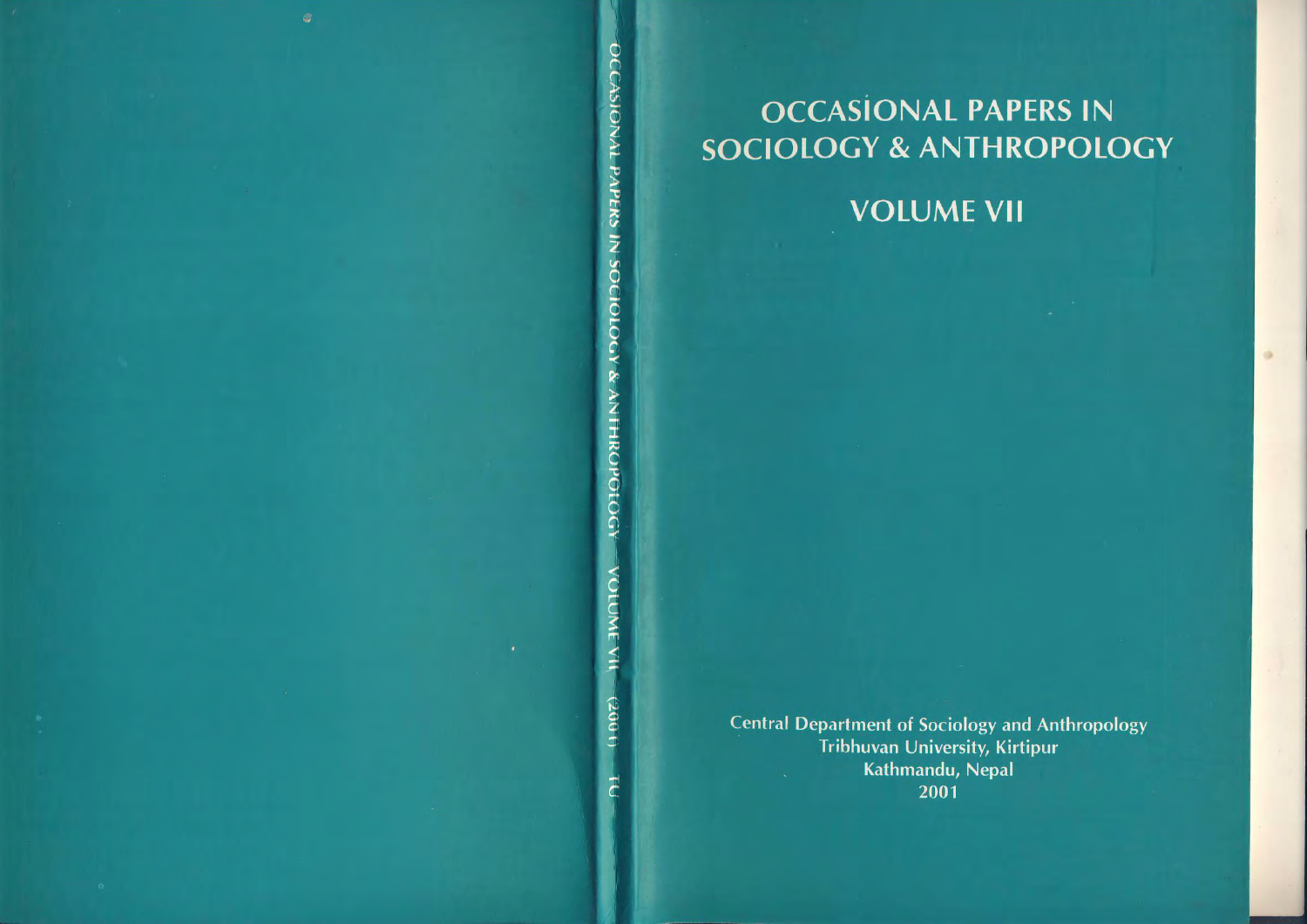# Occasional Papers in Sectology and Anthropology OCCASIONAL PAPERS IN SOCIOLOGY & ANTHROPOLOGY

# Volume VII

Editors Rishikeshab Raj Regmi Laya Prasad Uprety Binod Pokharel

Central Department of Sociology and Anthropology Tribhuvan University, Kirtipur Kathmandu, Nepal May, 2001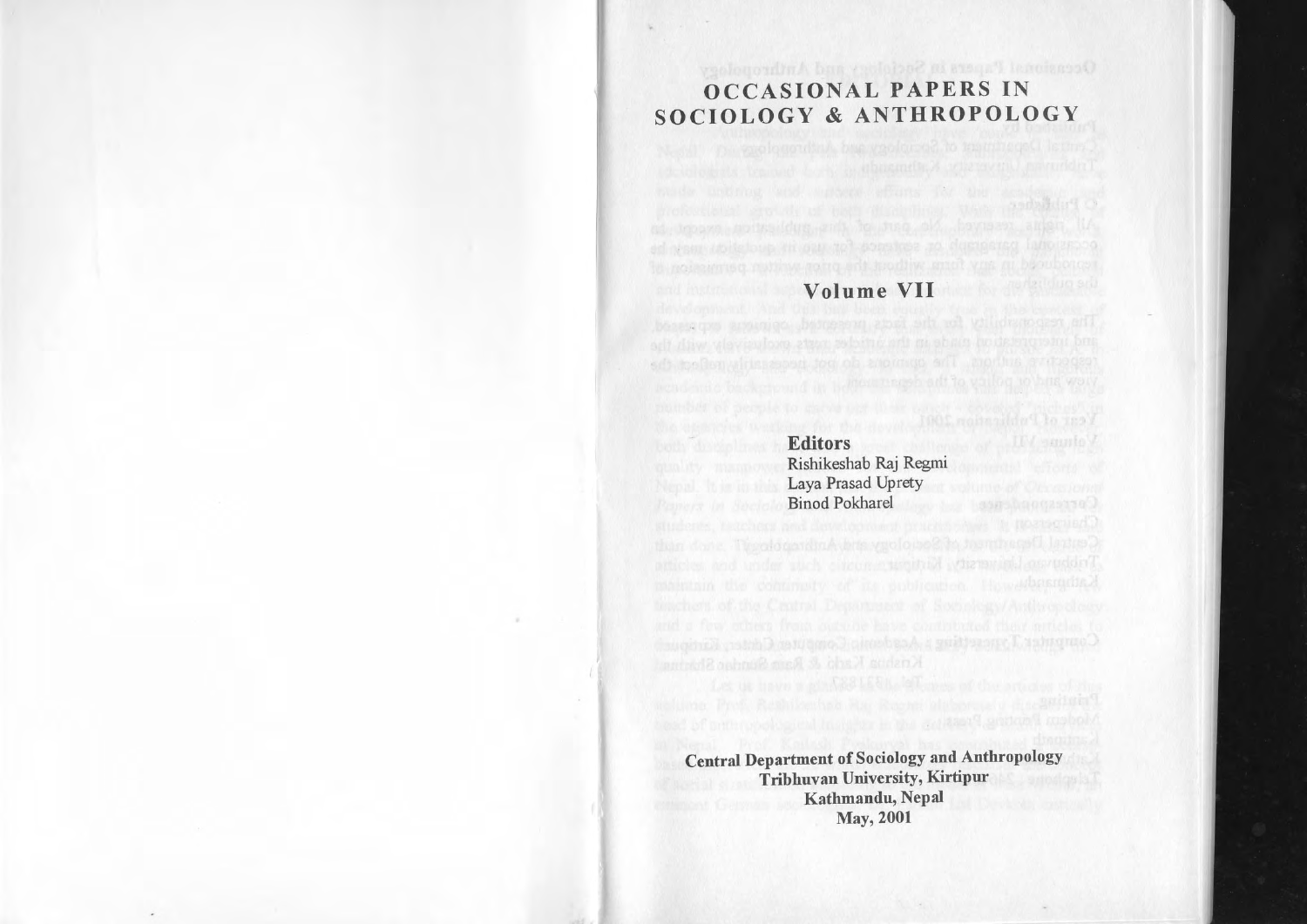# Occasional Papers in Sociology and Anthropology

#### Published by

Central Department of Sociology and Anthropology Tribhuvan University, Kathmandu

#### © Publisher

All rights reserved. No par<sup>t</sup> of this publication excep<sup>t</sup> an occasional paragraph or sentence for use in quotation may be reproduced in any form without the prior written permission of the publisher.

The responsibility for the facts presented, opinions expressed, and interpretation made in the articles rests exclusively with the respective authors. The opinions do not necessarily reflect the view and/or policy of the department.

## Year of Publication 2001 Volume VII

#### Correspondence

Chairperson Central Department of Sociology and Anthropology Tribhuvan University, Kirtipur Kathmandu

Computer Typesetting: Academic Computer Center, Kirtipur Krishna Karki & Ram Sundar Sharma Tel. : 331887

### Printing

Modem Printing Press Kantipath Kathmandu Telephone: 246452

## **EDITORIAL**

Anthropology and sociology have 'come of age' in Nepal. During the pas<sup>t</sup> two decades, anthropologists and sociologists trained both indigenously and exogenously have made untiring and sincere efforts for the academic and professional growth of both disciplines. With the change of development paradigm in the contemporary social world, anthropology and sociology have assumed the paramoun<sup>t</sup> importance -- <sup>a</sup> function of the realization that social, cultural and institutional aspects are no less important for the sustainable development. And this has been equally true in the context of Nepal. It follows as <sup>a</sup> corollary that every year thousands of students have shown their academic interests to pursue M.A. in Anthropology and Sociology. In fact, <sup>a</sup> strong and rigorous academic background in both the disciplines has helped <sup>a</sup> large number of people to carve out their much - coveted "niches" in the agencies working for the development of Nepal. However, both disciplines have also <sup>a</sup> grea<sup>t</sup> challenge of producing high quality manpower needed for the developmental efforts of Nepal. It is in this context that the presen<sup>t</sup> volume of *Occasional Papers in Sociology and Anthropology* has been published for students, teachers and development practitioners. It is easier said than done. There has always been <sup>a</sup> problem of the collection of articles and under such circumstance, it is <sup>a</sup> herculean task to maintain the continuity of its publication. However, <sup>a</sup> few teachers of the Central Department of Sociology/Anthropology and <sup>a</sup> few others from outside have contributed their articles to the presen<sup>t</sup> volume. The editorial board duly acknowledge their laudable contribution.

Let us have <sup>a</sup> glance on the themes of the articles of this volume. Prof. Reshikeshab Raj Regmi elaborately discusses the need of anthropological insights in the delivery of health services in Nepal. Prof. Kailash Pyakuryal has contributed <sup>a</sup> coursebased theoretical article which elaborately discusses the concep<sup>t</sup> of social stratification according to the model of Max Weber, an eminent German sociologists. Dr. Padam Lal Devkota critically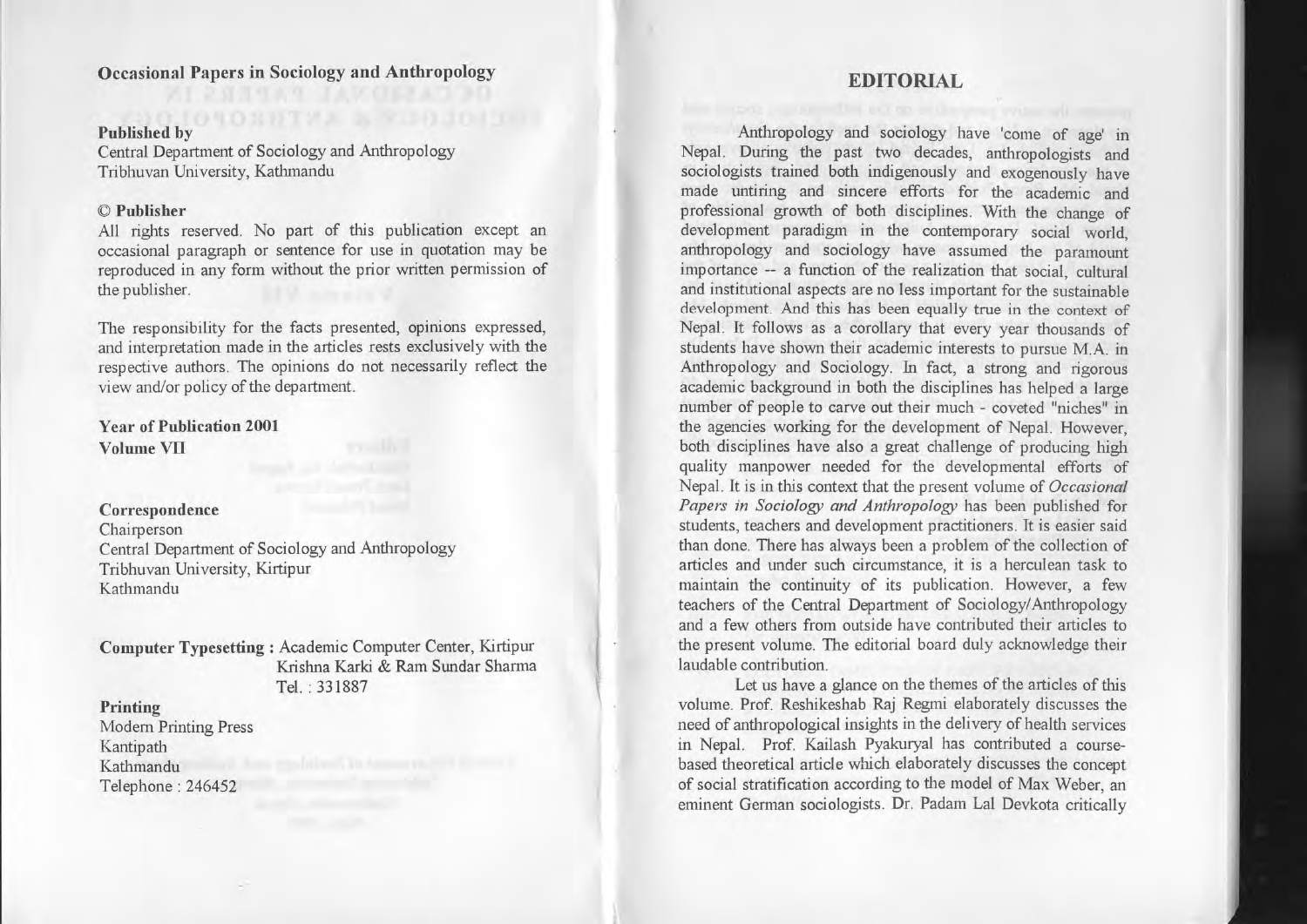#### **CONTENTS**

presents the native perspective on the anthropology, society and development in Nepal and stresses the need for the *Nepalization* of the discipline. Mr. Laya Prasad Uprety presents an overview of the population dynamics and environmental degradation in Nepal. Mr. Binod Pokhrel critically analyzes the gender roles and development activities among the rural households of eastern Nepal. Dr. Samira Luitel critically assesses the social world of the Nepalese women with case study evidences. Mr. Youba Raj Luitel logically presents the *pros* and *cons* of the debate on the women's property right issue in Nepal by contextualizing the discussion in <sup>a</sup> theoretical framework. Mr. Dhirendra Bahadur Parajuli presents the cultural dimension of pasture resource managemen<sup>t</sup> from the northwest Dolpa. Dr. Philip Tanner critically traces the development of participatory processes and policy in Nepal's development over the pas<sup>t</sup> 40 years. It also examines briefly the development in international social research and emerging knowledge on the subject of participation and empowermen<sup>t</sup> concepts that may influence the direction of social research in Nepal.

### Prof. Dr. Reshikeshab Raj Regmi Laya Prasad Uprety Binod Pokhrel

- ANTHROPOLOGICAL INSIGHTS IN THE DELIVERY OF HEALTH SERVICES IN NEPAL *ProfDr. Rishikeshab Raj Regmi*
- 14 WEBERIAN MODEL OF SOCIAL STRATIFICATION -A VIEWPOINT-*Prof Dr. Kailash Pyakuryal*

 $\mathbf{1}$ 

- 26 ANTHROPOLOGY, SOCIETY AND DEVELOPMENT IN NEPAL: A NATIVE PERSPECTNE *Dr. Padam Lal Devkota*
- 41 POPULATION DYNAMICS AND ENVIRONMENTAL DEGRADATION IN NEPAL: AN OVERVIEW *Laya Prasad Uprety*
- 65 GENDER ROLES AND ACTIVITIES AMONG THE RURAL POOR HOUSEHOLDS: CASE STUDIES FROM HILL VILLAGES *Binod Pokharel*
- 83 EXCLUSION, THE POLITICS OF LOCATION AND WOMEN'S PROPERTY RIGHTS DEBATES IN NEPAL: A DISCOURSE ANALYSIS OF POLITICAL ACTIVISM *Youba Raj Luintel*
- 101 THE SOCIAL WORLD OF NEPALESE WOMEN *Dr. Samira Luitel*
- 115 CULTURAL DIMENSION OF PASTURE RESOURCE MANAGEMENT IN NEPAL: A STUDY OF GUMBA SYSTEM OF THE NORTHWEST DOLPA *Dhirendra B. Parajuli*
- 147 EMERGlNG METHODS IN RESEARCH PARTICIPATION AND EMPOWERMENT PROCESSES IN NEPAL *Dr. Philip Tanner*